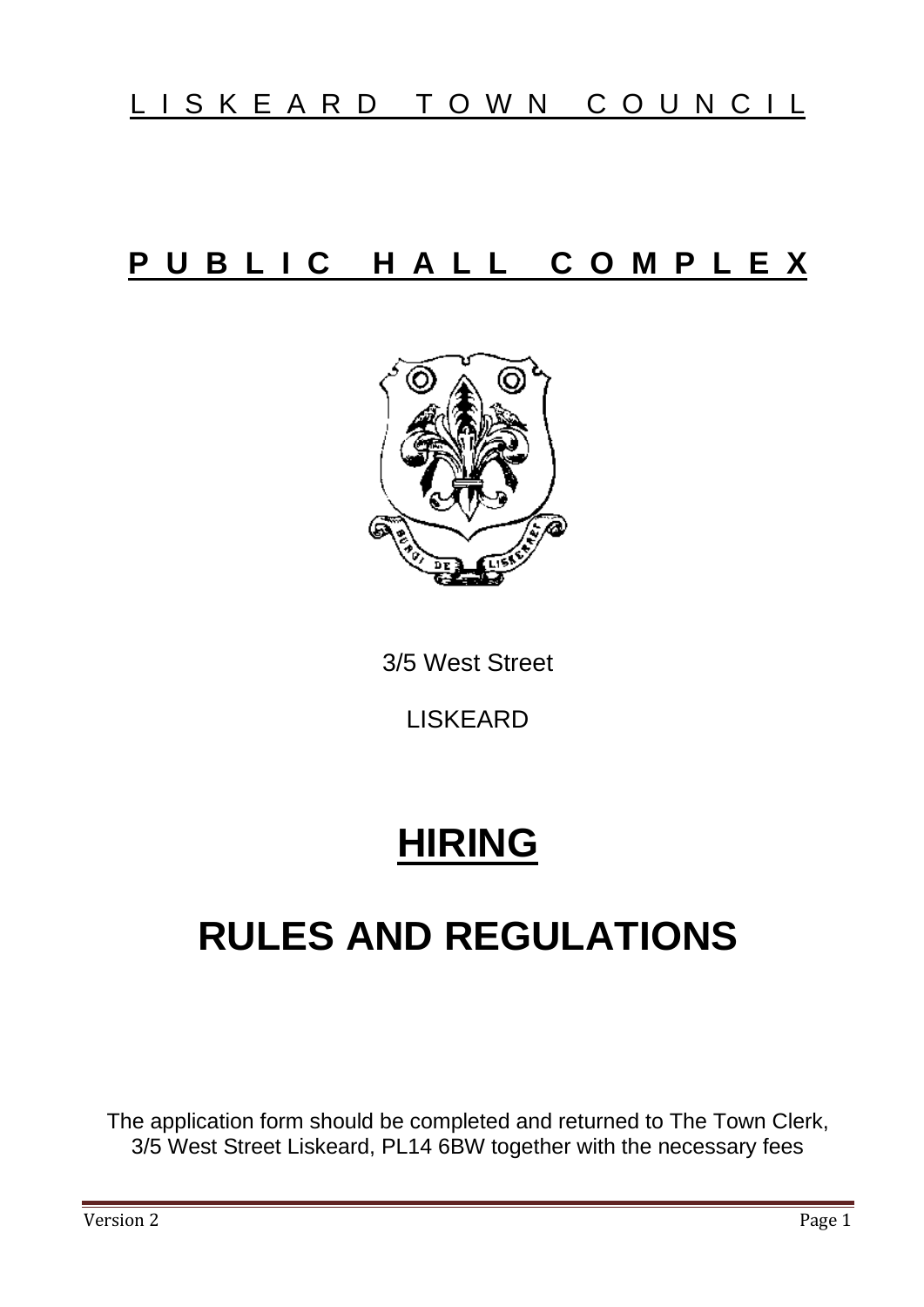### LISKEARD TOWN COUNCIL

## P U B L I C H A L L COMPLEX

#### R E V I S E D R U L E S A N D R E G U L A T I O N S

The scale of charges for the use of the Public Hall is reviewed annually and the charges are inclusive of heating and standard room lighting.

The Hiring Rules and Regulations applying to the lettings of the Public Hall facilities may be amended as the Town Council see fit and all applicants should ensure they have read and fully understood their obligations. No responsibility can be accepted by the Authority unless the Rules and Regulations are abided by and the necessary Letter of Indemnity and agreed to by a responsible person which must be deposited with the Town Clerk's Office prior to the hiring date(s).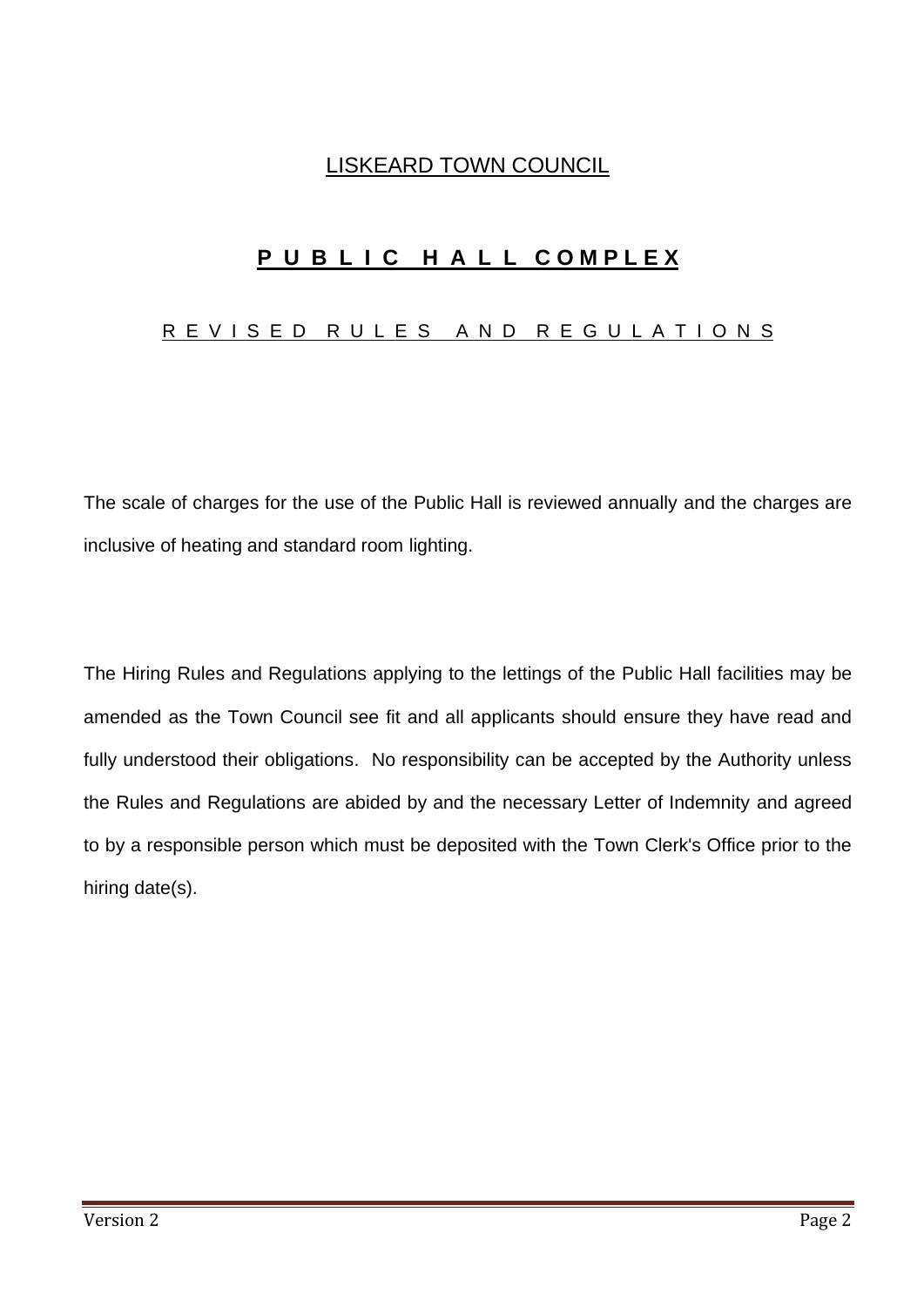## LISKEARD TOWN COUNCIL

### **PUBLIC HALL COMPLEX** RULES AND REGULATIONS

The Owners of the Public Hall, the Mayor, Councillors and townspeople of Liskeard, are hereinafter referred to as ''The Authority".

The expression ''the Public Hall'' includes the Public Hall and all rooms and facilities in connection therewith or any of them.

#### 1. APPLICATIONS

Applications for the Public Hall Complex shall be made only on the recognised Application Form and can only be accepted from persons over 18 years of age whom will be present at the at the event.

#### 2. DISCOS AND SIMILAR DANCES

Applications for the use of the Public Hall for Discos and similar dances can only be accepted at the discretion of the Town Council; and, if granted, a cash bond of £100 will be required to cover the cost of any damage caused and which will be repaid one week following a satisfactory inspection of the premises (See also Clause 7).

The organiser(s) of the Disco or similar dance shall submit to the Town Clerk, the **names and addresses of four competent Stewards** who will be on duty during the whole period of the booking. They will be responsible for keeping order and the eviction of undesirable elements (see also Clause 10).

#### 3. PAYMENT OF HIRING FEES

On the delivery of the application form to the Town Clerk, duly signed and completed, the hirer shall make payment as follows: -

Full payment on booking for one-day session(s);

For longer periods, full payment or for regular hirers, deposit negotiable

No exception to this rule will be permitted.

Deposits will only be returned in very special circumstances after consideration by the Council.

A booking is confirmed only when the application form and appropriate payment have been received.

Any balance of the hiring fee shall be paid in advance or within 30 days of the day of the invoice being raised.

Bookings made more than 6 months ahead may be subject to subsequent price rises.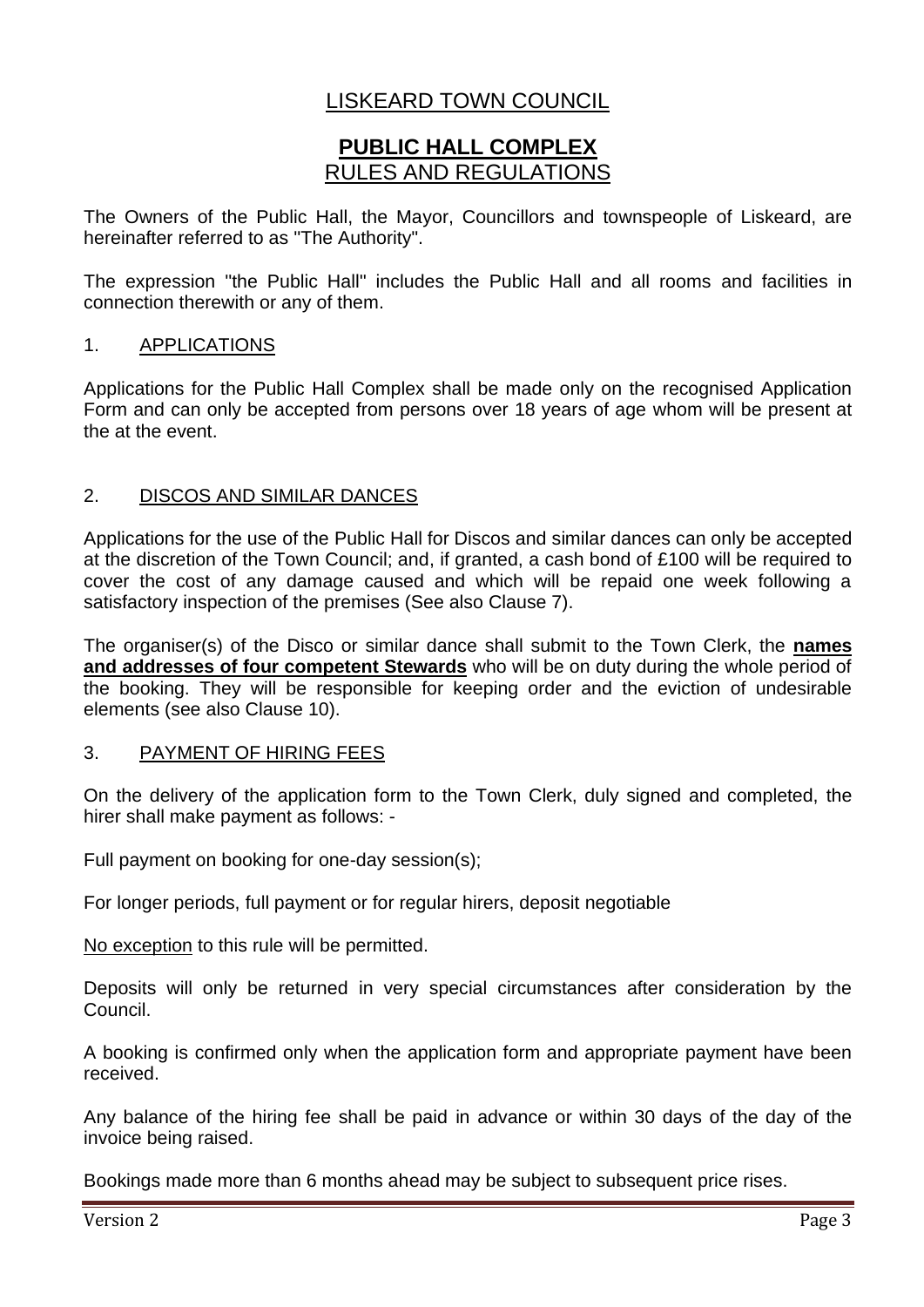#### 4. LIGHTING & AUDIO SYSTEMS

If the lighting and audio equipment is to be used, separate charges are incurred, which are issued with the schedule of charges and must be operated by a suitably competent person as named on the booking form.

#### 5. PERFORMING RIGHT SOCIETY AND PHONOGRAPHIC PERFORMANCE LIMITED

An amount to cover Performing Right Fees (PRS) and/or Phonographic Performance Limited (PPL) will be charged, based on the printed Schedule of Charges, for bookings in the Public Hall Complex involving music of any kind, to cover the actual fee required from the Town Council for the TheMusicLicence (see also Clause 23).

#### 6. SALE OF INTOXICATING LIQUOR

No intoxicating liquor shall be sold or consumed on the premises without a fee being paid, as stated in the schedule of charges, payable on a 'per session' basis for the use of the bar, which will be added to the hirers invoice. Where a function is licensed for the sale of intoxicating liquor, the hirer(s) is/are hereby informed that responsibility lies with him/her/them that no person under the age of 18 is to be served or knowingly supplied with alcohol, the hirer must inform the licensee of this fact.

#### 7. NO SMOKING

Liskeard Public Hall complex is a strictly non-smoking site - including all external porches and passageways. This includes the use of items such as candles and all other smoke generating items or equipment that may trigger the Public Hall fire alarm system. Failure to comply with this regulation may result in a false activation of the fire alarm system, and the hirer being charged for any subsequent call out and alarm resetting fees.

Smoking of any kind, including the use of an electronic cigarette or any other smoke or vapour inhaled product, is not permitted in Liskeard Public Hall Complex and may result is immediate repeal of your booking. No monetary refund for the hire of the hall granted in these circumstances.

#### 8. FIRE SAFETY

It is the hirer's responsibility to read, understand and comply with the Fire Safety Guidance notes and to fully familiarise themselves and their appointed marshals and stewards with the layout of the building, its escape routes and fire fighting equipment. Particular attention should be paid to maintaining clear escape routes and exits, including external areas, at all times.

#### 9. DAMAGE

The hirer shall pay for all loss and /or damage that may occur or occasioned to the Hall, or the fixture, fittings, furniture, articles, equipment and items belonging to the Authority or for which they are directly or indirectly responsible, therein during the occupation, such damage or loss being assessed by the Authority's representative.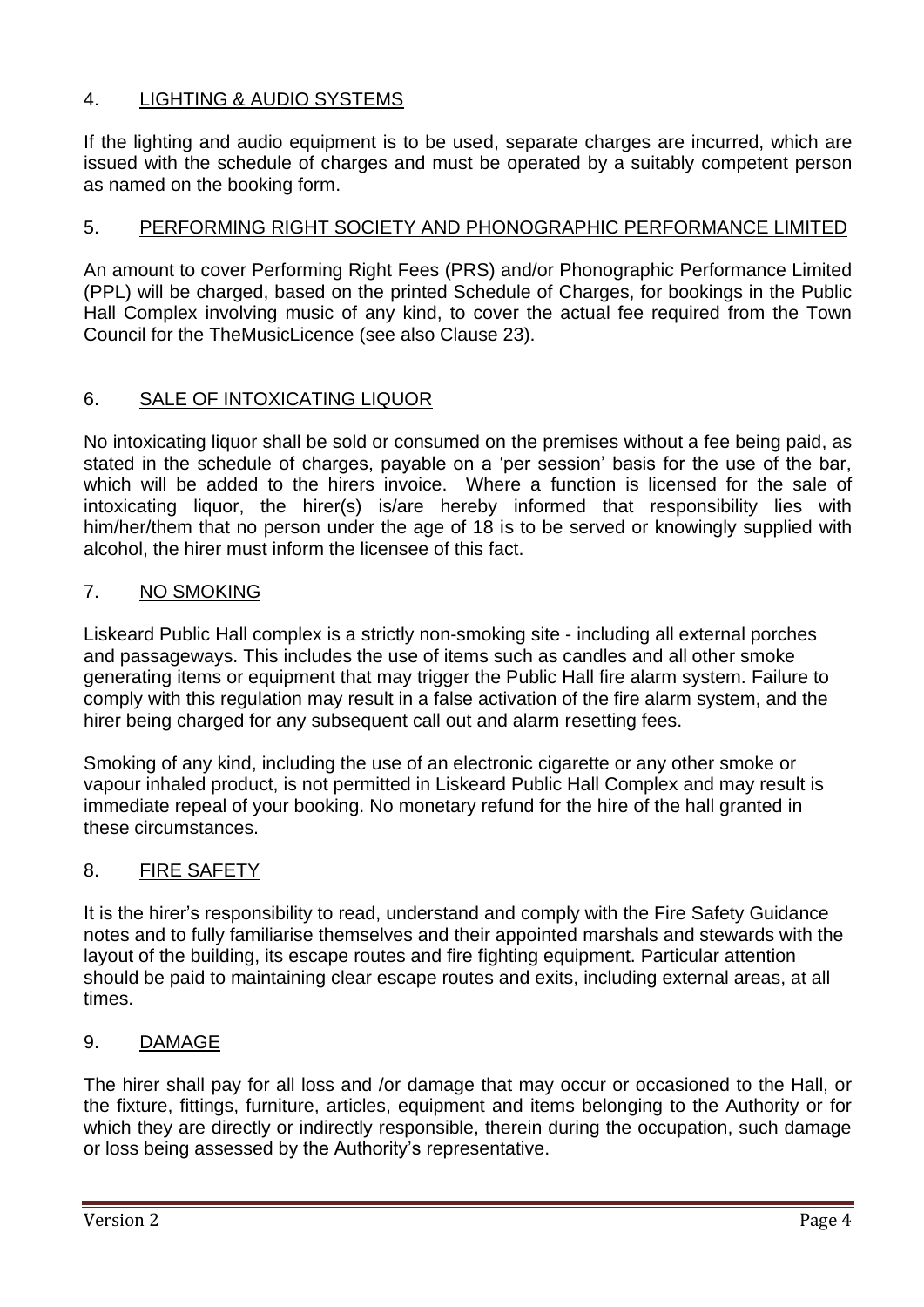The hirer shall leave the Hall and the floors, fixtures, fittings, furniture, articles equipment and items therein in as clean and good order and condition as they were at the time of entry.

No pins, nails or adhesive materials are to be affixed to the walls, woodwork, or stage and hall curtains under any circumstances. Blu-Tack can be utilised following consultation with the Caretaker or his Deputy.

#### 10. MISUSE OF HALL

If the Hall is used or proposed to be used by the hirer and any other person for a purpose different from that for which it was taken, The Town Clerk, in consultation with the Authority's representative, may at any time cancel the booking or put a stop to the entertainment or proceedings.

#### 11. PUBLIC SAFETY

If any alterations to the building are contemplated, either in re-arrangement of public accommodation or exists, equipment or otherwise, the Authority must be first consulted to ensure that the proposed alterations are acceptable from the point of view of public safety.

Risk Assessment: A suitable and sufficient risk assessment must be undertaken prior to the commencement of the hire and a copy signed and handed in to the Liskeard Town Council Office – a template can be supplied on request. Further information and guidance can be found at www.hse.gov.uk.

#### 12. DISORDERLY BEHAVIOUR

Any drunken or disorderly person must be expelled from the premises by the hirer's stewards.

#### 13. RIGHT OF ENTRY

The Town Clerk, Caretaker, and any Member of the Town Council shall at all times have free ingress and egress to and from the Hall.

#### 14. CLEARING OF HALL

The Hall shall be closed and cleared of all persons and equipment / belongings by the time specified in the letting.

#### 15. ADDITIONAL FURNITURE

If any additional furniture is required, it must be provided by the hirer at his own expense. The movement of the Authority's pianos, furniture or fittings is forbidden unless previously agreed with the Town Clerk and will then only be permitted whilst under the supervision of the Caretaker or his Deputy.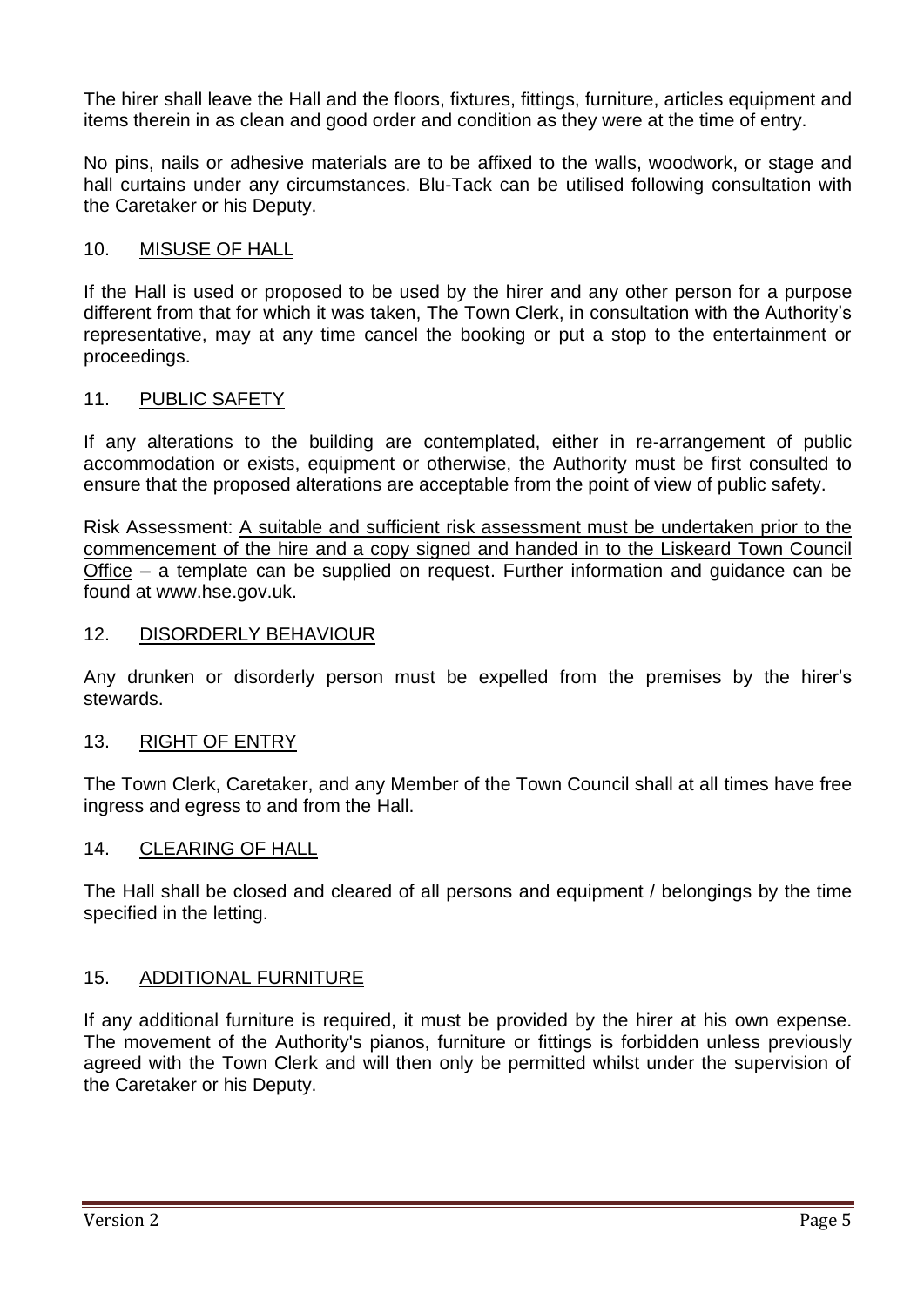#### 16. FLAMMABLE ITEMS ETC

All articles of an inflammable or explosive character and all articles producing an offensive smell and all steam, electric; gas and other engines are excluded from admission into the buildings without the prior consent of Council and then only in very exceptional circumstances.

#### 17. SCENERY ETC

All scenery, decorations, drapery, curtains, and similar hangings on or about the stage shall be rendered and maintained flame-resisting. Cotton wool shall not be used for scenery or decorations, whether or not treated with flame-resisting solutions. The scenery may be tested from time to time by an officer of the Authority and must satisfy the approved requirements. Plywood, other thin wood or paper decorations shall not be used in the construction of scenery except in accordance with such conditions as may be imposed by the Licensing Authority. Scenery or properties shall not be used or kept in any part of the premises other than on the stage.

Scenery and properties, other than that/those required for use in the current production, shall not be kept on the stage except with the permission of the Licensing Authority. The stage shall not in any circumstances be congested with scenery or properties or the exits there from obstructed during performances. Scenery or properties shall not be placed on the auditorium side of the curtain except with the permission of the Licensing Authority.

#### 18. CARETAKER

The Caretaker's duties include arranging the Hall, opening and closing the doors before and after any event and attending to the lighting, heating and ventilation. All hirers shall strictly comply with the Caretaker's instructions at all times.

#### 19. SUB-LETTING

The Halls shall not be sub-let without the sanction of the Town Clerk in consultation with the authorised Authority representatives.

#### 20. RESPONSIBILITY OF THE AUTHORITY

The Authority and its officials and servants will not in any circumstances be responsible for any damage, injury, to loss of goods or property brought into the Hall for exhibition, sale or other purposes, or for goods or property left in the Hall by the hirer or persons attending any meeting or function therein, or for damage or injury to the person of the hirer or any persons being in or about the premises while the use of the hirer, and the hirer shall and hereby indemnify the Authority, its officials and servants against any claims which may be made upon them in respect thereof and in accordance with the Letters of Indemnity herein before stated.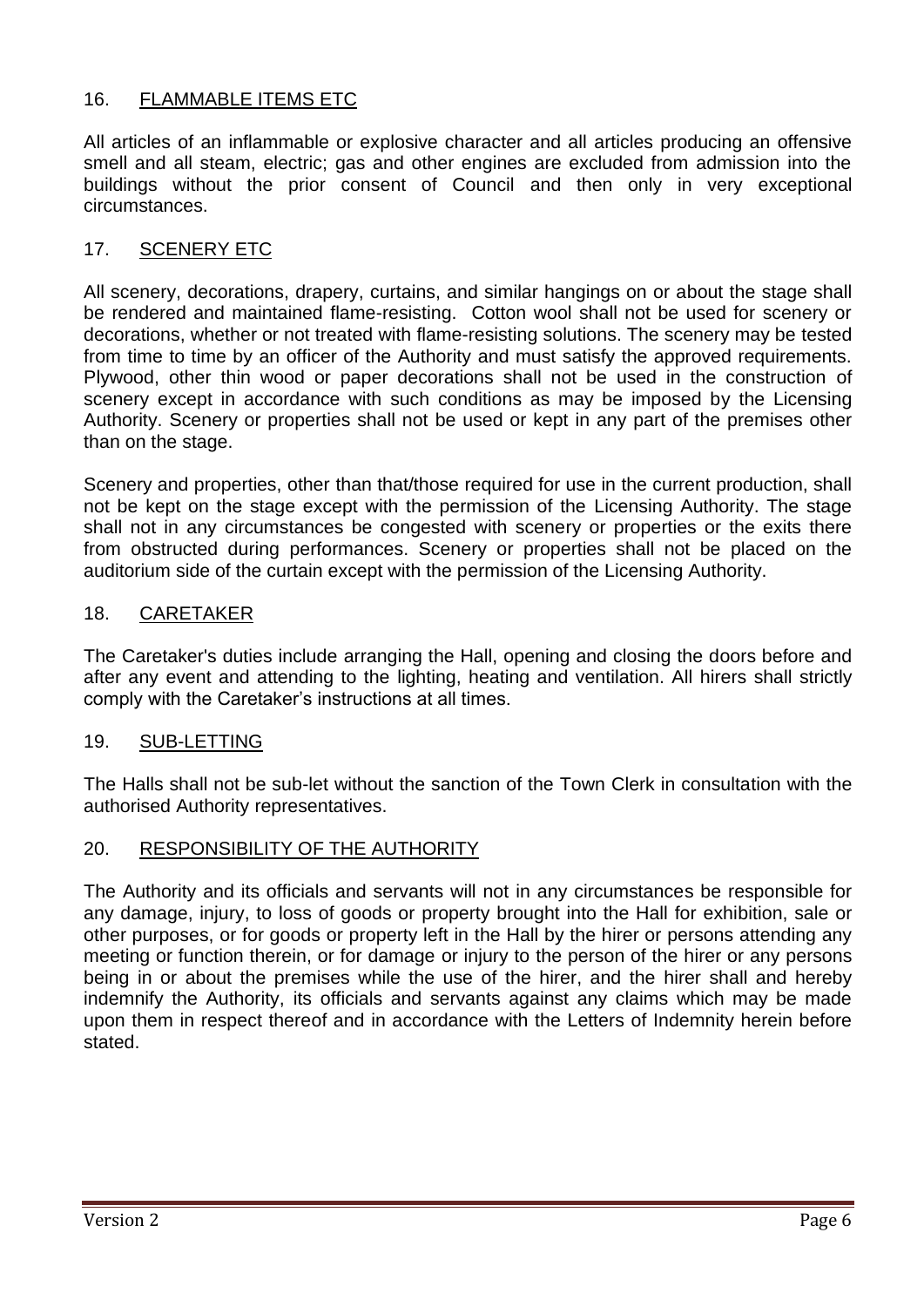#### 21. PROPERTY OF HIRER

All articles and property belonging to the hirer or brought into the Hall during his/her/their occupation thereof shall be removed from the premises on completion of the event unless the Hall has been hired for clearing after the event. If this regulation is not complied with the Authority may remove such articles and property to any other place they think fit and shall not be responsible for any loss or damage to the said articles and property whilst in their possession. Any costs or labour charges incurred arising out of the foregoing shall be the responsibility of the hirer(s) who will be charged accordingly.

#### 22. INSURANCE RISKS

Nothing shall be done or brought within the Hall, which in the opinion of any Authority representative will involve extra risk to the Buildings or property of the Authority, or property for which the Authority are directly or indirectly responsible, or increase the premium for fire insurance unless specially sanctioned and then only upon the payment of such extra premium as may be required by the insurance office covering the risk.

Naked lights are prohibited at all times, and no departure from this rule will be permitted under any circumstances.

#### 23. STEWARDS / MARSHALLS

The hirer shall provide at his own risk and expense, any stewards who may be required at the Entrance Doors and/or for any other purpose and shall provide and pay for these services. Any booking for a function to which numbers of the Public will be admitted must be accompanied by the names and addresses of not less than four competent persons or one for every fifty persons attending the event, whichever is the greater, who will be acting as stewards. Stewards must be approved by the Town Clerk before final confirmation of the Booking (see also Clause 2).

#### 24. SEATING AND ACCESS

Free access to the doors of the Hall must be maintained and the passages, gangways, and staircases must be kept free of obstruction of any sort at all times. Gangways must be kept clear at all times to comply with Fire Regulations.

If the stage is used to accommodate part of the audience or displays where the public have access, then the special safety rails available must be in position at the direction of the Caretaker.

The following attendance limits for the Public Hall must be strictly observed to comply with the Fire and Safety Regulations. Please note maximum seated capacities are dependent on layout.

| Public Hall 250 + Balcony + under Balcony |     | (Dancing 400) - (Standing 500) |    |
|-------------------------------------------|-----|--------------------------------|----|
| <b>Public Hall with Grand Piano</b>       | 216 |                                |    |
| <b>Balcony</b>                            | 26  | <b>Under Balcony</b>           | 24 |
| Stage (Seated)                            |     | 35 Quimperle Room              | 40 |
| <b>Wheal Phoenix Room</b>                 | 40. | New Liskeard Room              | 25 |
| <b>Emily Hobhouse Room</b>                |     | 35 Council Chamber             | 30 |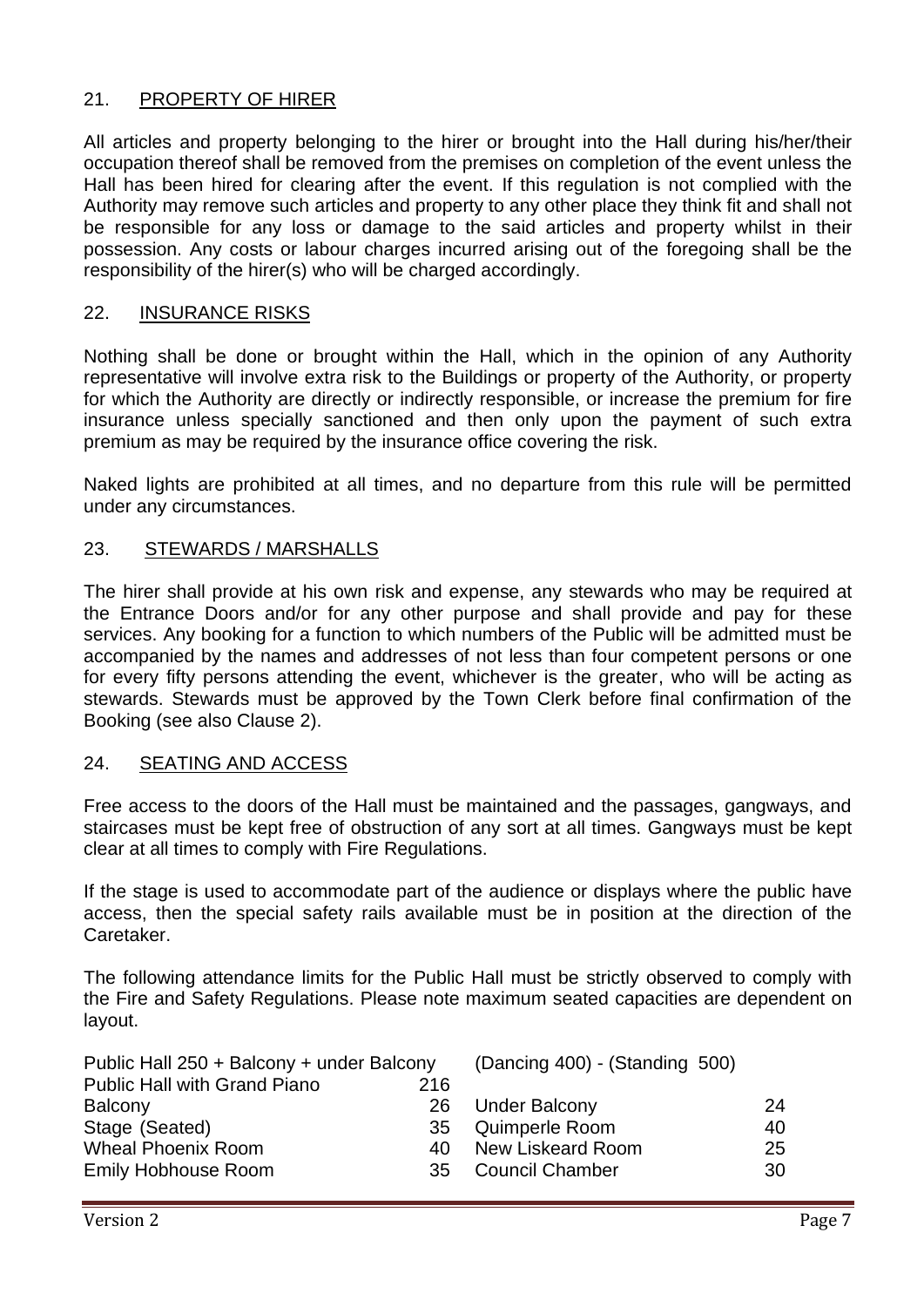When all seats are occupied no standing will be allowed at the rear or sides of the Hall. Any infringement of this rule will mean that no future bookings would be accepted.

#### 25. DELIVERY OF GOODS ETC

(i) Except for hirings of the Emily Hobhouse Room, goods, exhibits, furniture, props, heavy, sharp or bulky objects, shall only be brought into the Public Hall Complex and taken by way of the Barras Place entrances. The platform lift must not be used as goods lifts.

(ii) The hirer(s) or their guests are expressly forbidden from entering or using any other part of the building(s) other than that part, which is hired, excepting the toilets made available to the hirer(s).

(iii) Cookery Demonstrations may be held in the main Public Hall and the Hobhouse Room ONLY and ONLY electrical heating may be used within the premises. Prior notice of any proposed cooking, other than in the designated kitchen areas, must be given due to the sensitivity of the fire alarm smoke detectors.

(iv) Letting of Kitchen Facilities hirers may hire the semi-commercial kitchen facilities at an additional cost subject to availability – see schedule of charges. Independent access is available to the semi commercial kitchen to all rooms with exception of the New Liskeard Room.

(v) Cooking facilities – semi-commercial kitchen. Hirers should note that the main kitchen is on the first floor and is for cooking purposes. The semi-commercial kitchen is only to be operated by persons competent with the use of the equipment.

(vi) Jumble Sales Hirers must ensure that all rubbish and other articles are removed at the close of the Jumble Sale and the rooms left in a clean and tidy state.

(vii) Letter of Indemnity Hirers must carry adequate insurance cover particularly for public events and the terms and conditions of such insurance must be submitted to the Town Clerk's Office for perusal and approval.

(viii) Dogs No dogs, other than Registered Assistant dogs, are permitted to enter premises.

(ix) Sale of Antiques. The hiring of the Authority's premises for the sale of antiques is strictly confined to antiques and no reference should be made to a Flea Market, although reasonable bric-a-brac would not necessarily be precluded.

(x) LPG and Naked Flames the use of portable gas and naked flames are strictly forbidden both inside and outside, or in any part of the premises.

26. Plastic Free - Liskeard Town Council has signed up to the Plastic Free Liskeard campaign and has committed to ban all single use plastics from its premises by 2020

This includes items such as plastic cups, plates, spoons etc. but please help us by thinking carefully about your meeting or event and find alternative to single use plastic items.

Please also take care to recycle as much of the waste generated by your activities as possible.